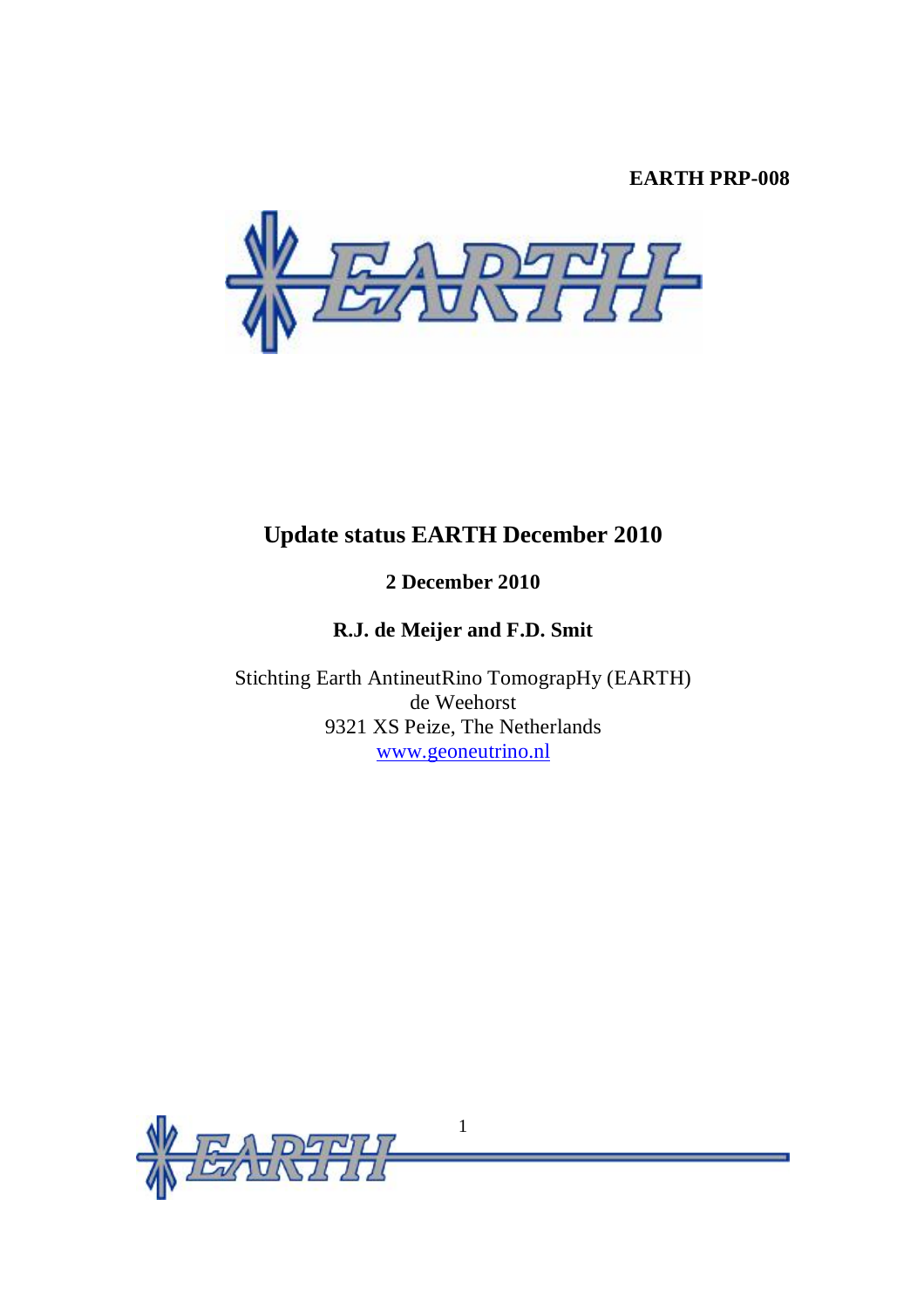# **1. Introduction.**

This report presents the progress of the EARTH programme since the last report, published in July 2009. That report, EARTH PRP-007, gave a comprehensive overview of the project and the reader is referred to EARTH PRP-007 for background information and details.



Figure 1. Schematic overview of various activities within the EARTH programme.

The present and planned activities within the EARTH programme have schematically been presented in Fig. 1. The programme has two main activities: Antineutrino detector development and Geoscience aspects that could result from the eventual data collection of antineutrinos emitted by various radiogenic processes in Earth. This update will be structured according to this scheme.

# **2. Detector development.**

# *2.1 Direct detection of antineutrinos*

This direct detection refers to the commonly used reaction in which an antineutrino is captured by a proton and the reaction products, a positron and a neutron, are measured.

In EARTH PRP-007 we reported the work of Stellenbosch MSc student Jaco Blanckenberg, who carried out laboratory experiments using a set-up with test cells filled with either EJ339 (loaded with 5% enriched  ${}^{10}$ Boron) or EJ 309 (loaded with natural Boron). Another difference between the two scintillator materials is the flash point (-1˚C and +144˚C, for EJ339 and EJ309, respectively), moreover EJ339 is on the list of dangerous goods, whereas EJ309 is not. Provided the other relevant properties for the

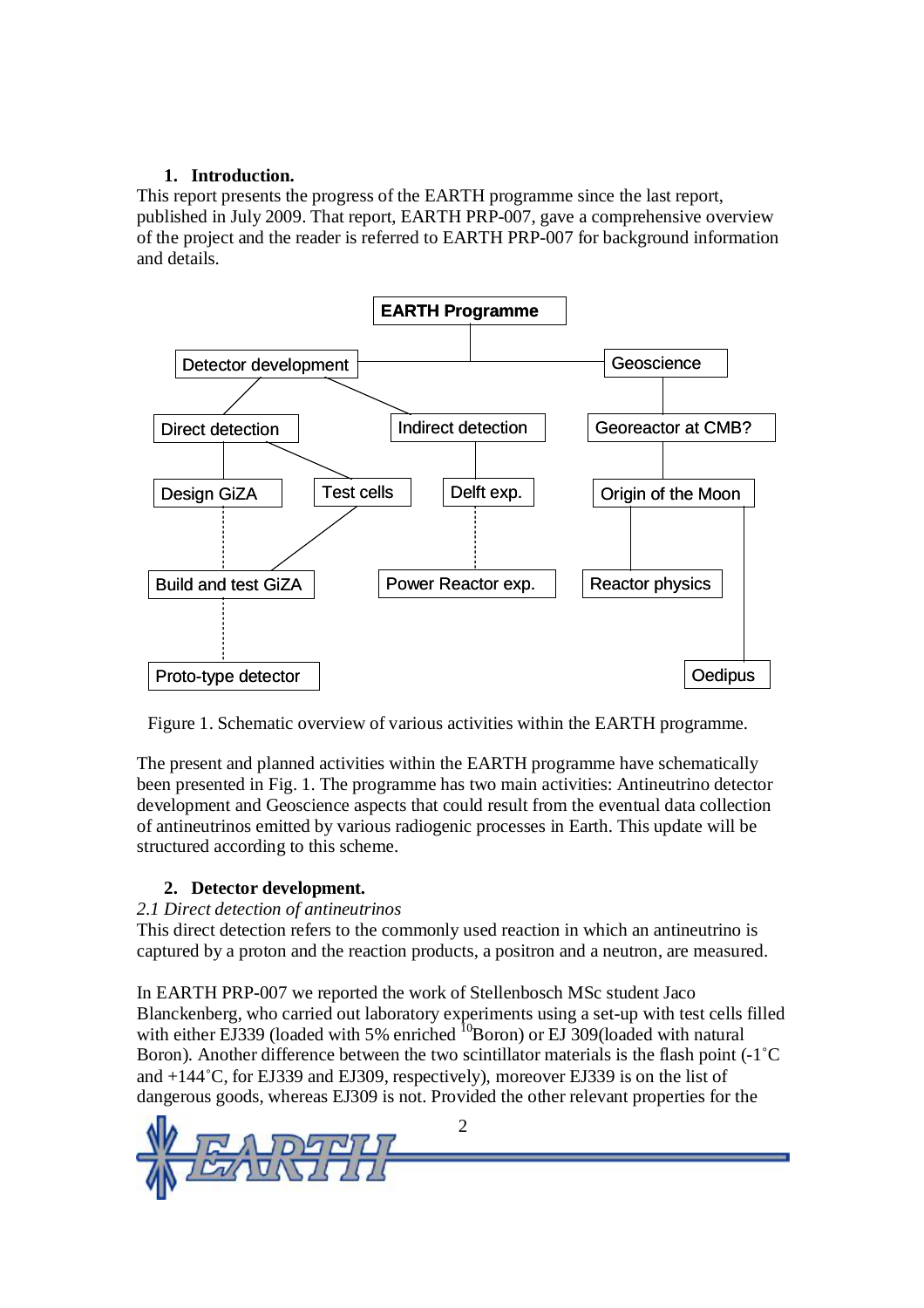neutron detection are not substantially different, EJ309 is clearly strongly favoured over EJ339 for application in detectors to be tested at a power reactor.



The data reported in EARTH PRP-007 were not satisfactory yet and in

Fig.2. Differences in pulse shape between neutrons and gamma-radiation for a cell filled with EJ309-5%  $\frac{na}{B}$ . The figure the zero-crossing is plotted as function of energy, both in arbitrary units. (obtained from IPN. Warsaw)

consultation with the provider of the test cells they were send to dr. Lukasz Swiderksi and Prof. Marek Moszynki at IPN,Warsaw, Poland. At iThemba LABS the measurements were carried out with a digital scope, with in retrospect, insufficient bit resolution. The results in Warsaw, shown in fig. 2, were obtained by traditional analogue electronics.

The results of fig. 2 show that gamma-rays and neutrons may be distinguished based on their pulse shape. Based on these results EJ309 will be chosen for filling the large test detector and EJ309 will be a benchmark for further detector-material development.

Stichting EARTH and INCAS<sup>3</sup>, Assen (NL) are entering an agreement in which the development of novel detection materials will be coordinated by  $INCAS^3$  and includes a collaboration between INCAS $3$  and a number of institutes of the University of Groningen, as well as industry. The cell filled with EJ309 will serve as the initial benchmark cell.

As pointed out in EARTH PRP-007 a larger test cell, named GiZA, will be constructed. In the meantime the construction design of the cell has been completed and we are awaiting sufficient funding to have the cell constructed, filled and prepared for testing. The main function of this detector will be the precise characterisation of an antineutrino event by measuring pulse-height properties of both the positron and neutroncapture signals, as well as their timing properties. With this detector, estimates of the background reduction achievable will also be tested. To obtain sufficient counting statistics in a reasonable time frame, a  $\sim$  36 litre, tetrahedron-shaped detector with a PMT at each corner has been proposed. The optical properties of this detector have been

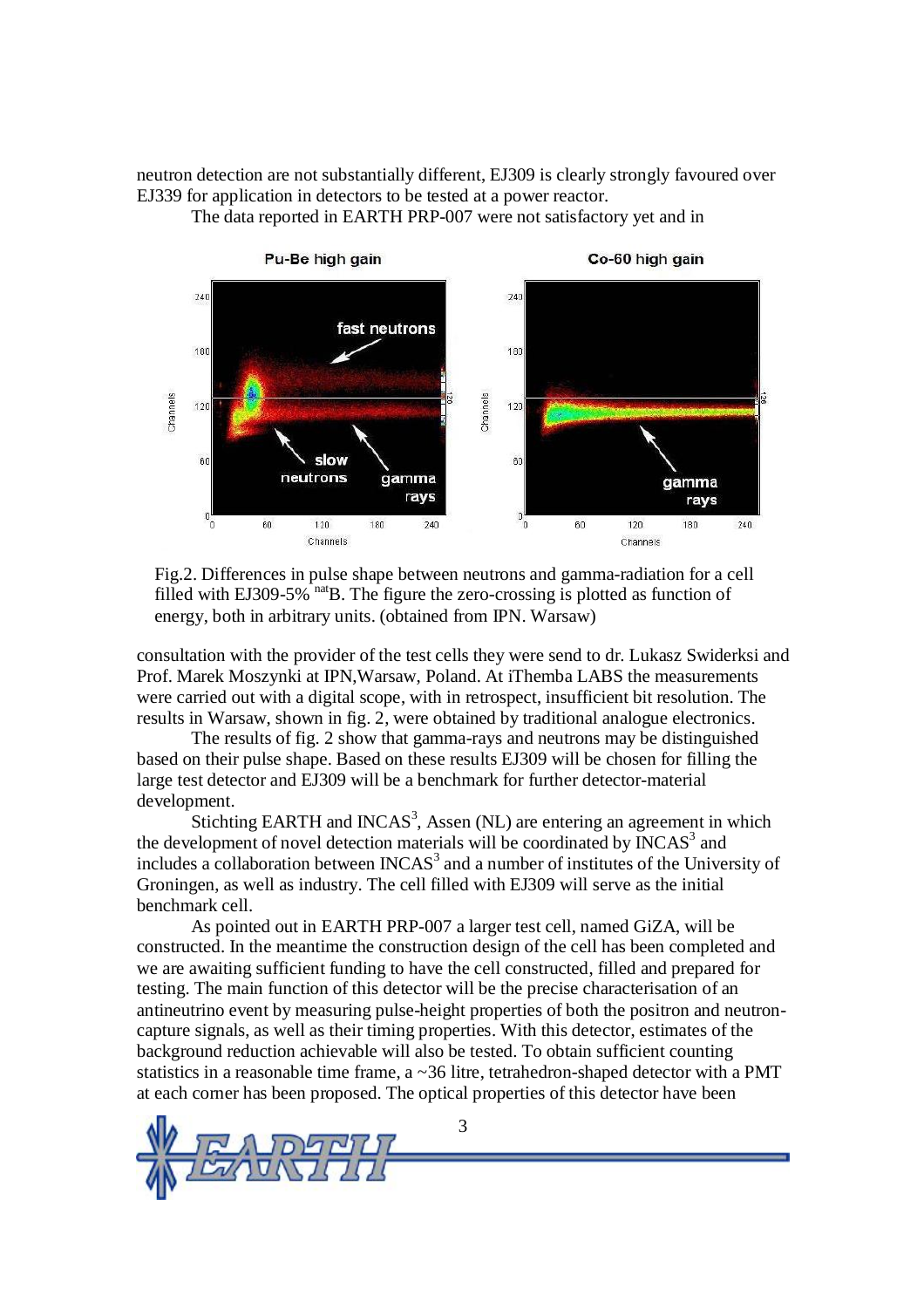optimised done by ASTRON using ray-tracing simulations. The testing is initially carried

out under laboratory conditions and will be followed by tests at a power reactor. At present we are negotiating access to a reactor.

Lack of funding has stagnated our progress in detector development for quite some time. However, since the middle of 2010, we have been discussing the possibilities that private persons will contribute financially and allow us to develop a detector including a test



Fig. 3. The GiZA detector according to one of the latest design studies.

of a proto-type detector. A final decision is expected in the beginning of 2011.

## *2.2. New scintillation materials.*

The technology of scintillation liquids for neutron detection dates from the middle of the last century and there has been very little development since then. It is therefore quite reasonable to expect that there have been material developments which could assist us in removing some of the disadvantages of the traditional liquid scintillation materials. These disadvantages include a low-flash point, toxicity, and of the most importance to our work, a strong quenching of the neutron-induced  $\alpha$ -particle signal. This signal reduction brings the  $\alpha$ -pulse height from about 2.5 MeV to a 60-100 keV signal in the energy spectrum. As a consequence it is much harder to distinguish the signal in the more intense continuum part of the spectrum. The difference in the effective energy of the  $\alpha$ -pulse height between EJ339 (60 keVee) and 110 keVee for EJ309, suggests that there is room for further improvement. To search for solutions, the University of Groningen spin-off company Polyvation B.V., in collaboration with Stichting EARTH, has made a feasibility study on developing new scintillation materials in a project sponsored by Stichting Sensor Universe. They conclude that they have identified a number of potential alternatives for the scintillation material as well as compounds of materials with suitable properties.

Based on this report  $INCAS^3$  has taken the initiative to bring a number of researchers and industry together to develop new scintillation materials. At this time a Letter of Intent between  $INCAS^3$  and Stichting EARTH is being finalised in which INCAS<sup>3</sup> will coordinate the new scintillation materials and Stichting EARTH the detector housing to test promising materials initially in the laboratory and later at a power reactor.

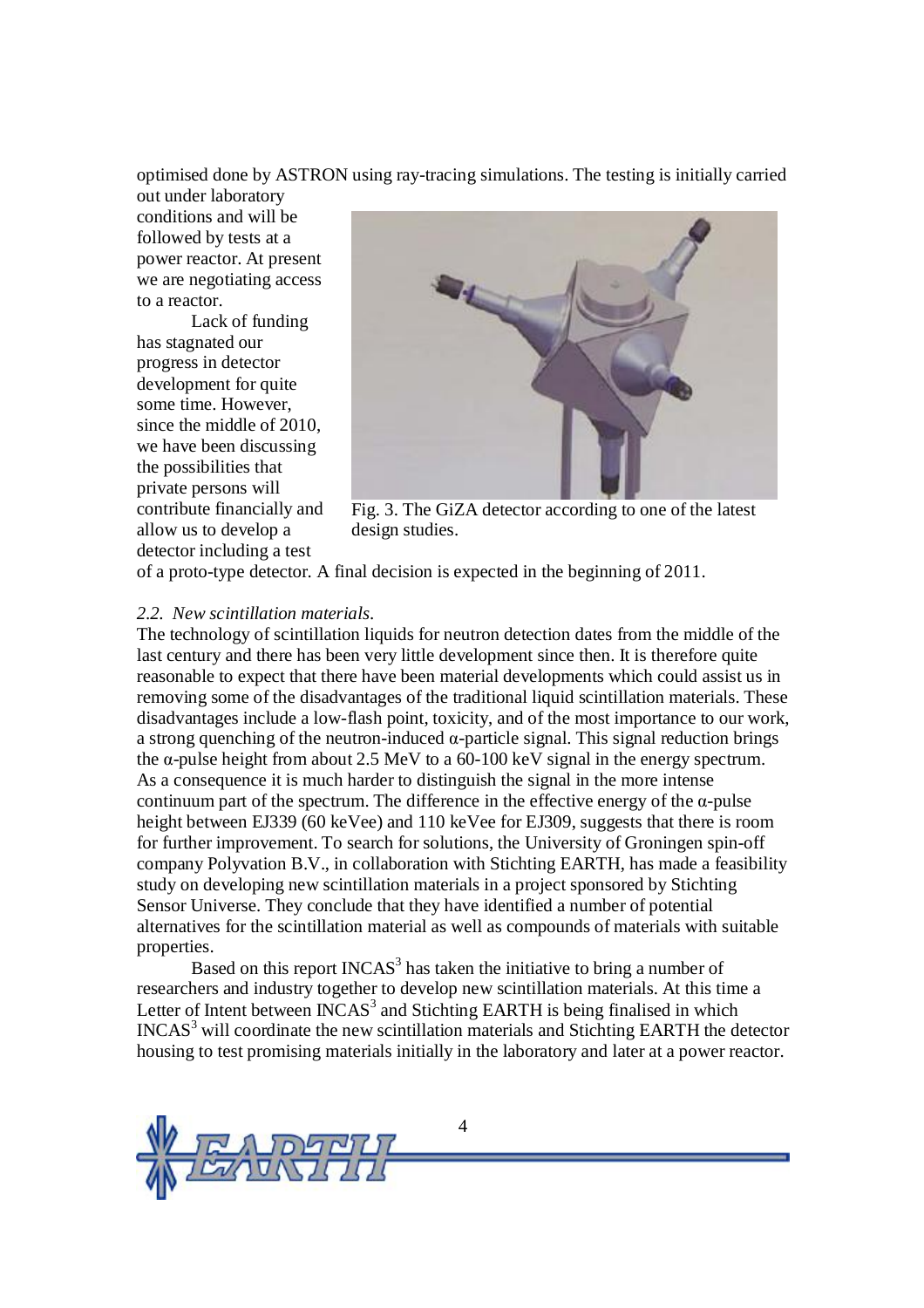

Fig. 4: Hourly gamma-ray spectrum averaged over reactor-on1 period.

#### *2.3. Indirect detection of antineutrinos.*

In an article of the New Scientist of June 2009 (*J. Mullins, 2009)* it was mentioned that Ephraim Fischbach and Jere Jenkins had interpreted annual oscillations of 0.3% in the decay rate of <sup>32</sup>Si as found by Alburger as an effect of neutrinos on nuclear beta-minus decay. The Earth-Sun distance varies 3% over the year and the oscillations found by Alburger fit precisely with a corresponding 6% change of solar neutrino flux of  $6*10^{10}$  $\text{cm}^{2} \cdot \text{s}^{-1}$  of which 1/3 are electron-neutrinos, due to the averaged exchange with other neutrino flavours.

If we assume that antineutrinos and neutrinos behave in the same way an estimate on the change in the exponential decay rate of beta-plus decay due to a change in antineutrino flux can be estimated. The background flux of antineutrinos due to processes in Earth is of the order of  $10^6$  cm<sup>-2</sup>·s<sup>-1</sup>. At a 1 GW<sub>th</sub> power reactor the flux of electron-antineutrinos is  $4*10^{12}$  cm<sup>-2</sup>·s<sup>-1</sup> at 20m from the core, which means that at a distance of about 300m from such a reactor, the electron-antineutrino flux would be similar to the solar-neutrino flux, if flavour effects are ignored for the antineutrinos, or, if the effect were to be linear with the relative change in flux. In this case we should notice a reduction in the decay rate of 5% between reactor-on and reactor-off. Such an effect would allow us to monitor the state of the reactor and probably even its fissile content at distance as far as 300m or more.

To investigate this possibility an experiment was carried out at the  $2 \text{ MW}_{th}$ research reactor at the Delft University of Technology. This reactor is on during week days and off during the weekend. A measurement over 200h was carried out at a distance

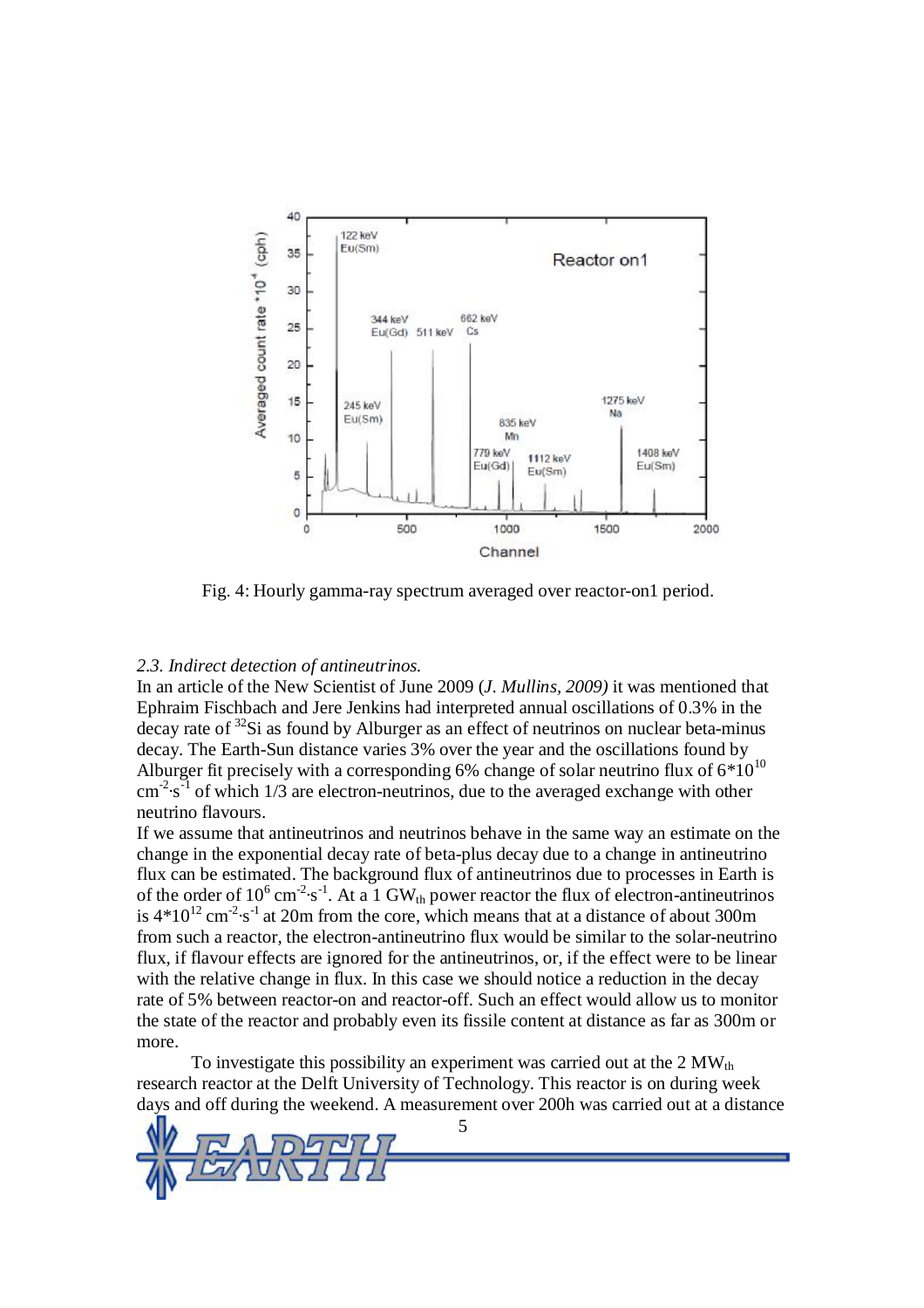of 8m from this swimming-pool reactor with a HPGe detector and calibration sources of  $^{22}$ Na,  $^{54}$ Mn,  $^{137}$ Cs and  $^{152}$ Eu. A gamma-ray spectrum, measured during the reactor-on1 period is shown in fig.4. It shows how clearly the lines belonging to the decay of the various sources stand out over the continuum and indicates the statistical precision that can be obtained.

Fig.5 schematically depicts the changes in count rate if an effect of antineutrinos on the decay rate were to be present. Based on this approach the measured changes in count rate were analysed. From this analysis we conclude that if the interpretation of Jenkins et al.  $(2009)$  were to be correct our result limits any possible effect to  $\langle 3*10^4 \rangle$ . This is a factor of about 400 lower than would be expected, under the assumptions that the influence of electron antineutrinos on  $\beta^+$ -decay is the same as for electron neutrinos on  $β$ -decay and the effect being proportional to the flux. This limit also holds if we assume that the influence of antineutrinos on  $\beta^+$ -decay and  $\beta$ -decay is the same. Hence either the hypothesis of Jenkins et al. is not true or the effect of neutrinos on  $\beta$ -decay differs considerably from the effect of antineutrinos on  $\beta^+$ -decay.



Fig. 5. Schematic diagram showing the count rates for decay constants λ and *λ+Δλ* during the three reactor periods (on-off-on) if there were to be an effect.

As the present result provides only an upper limit for the effect, and this upper limit would still allow changes in the decay rate of beta-plus emitters to be detected at a distance of about 30 m from the core of a 1  $GW<sub>th</sub>$  reactor, we are preparing an experiment

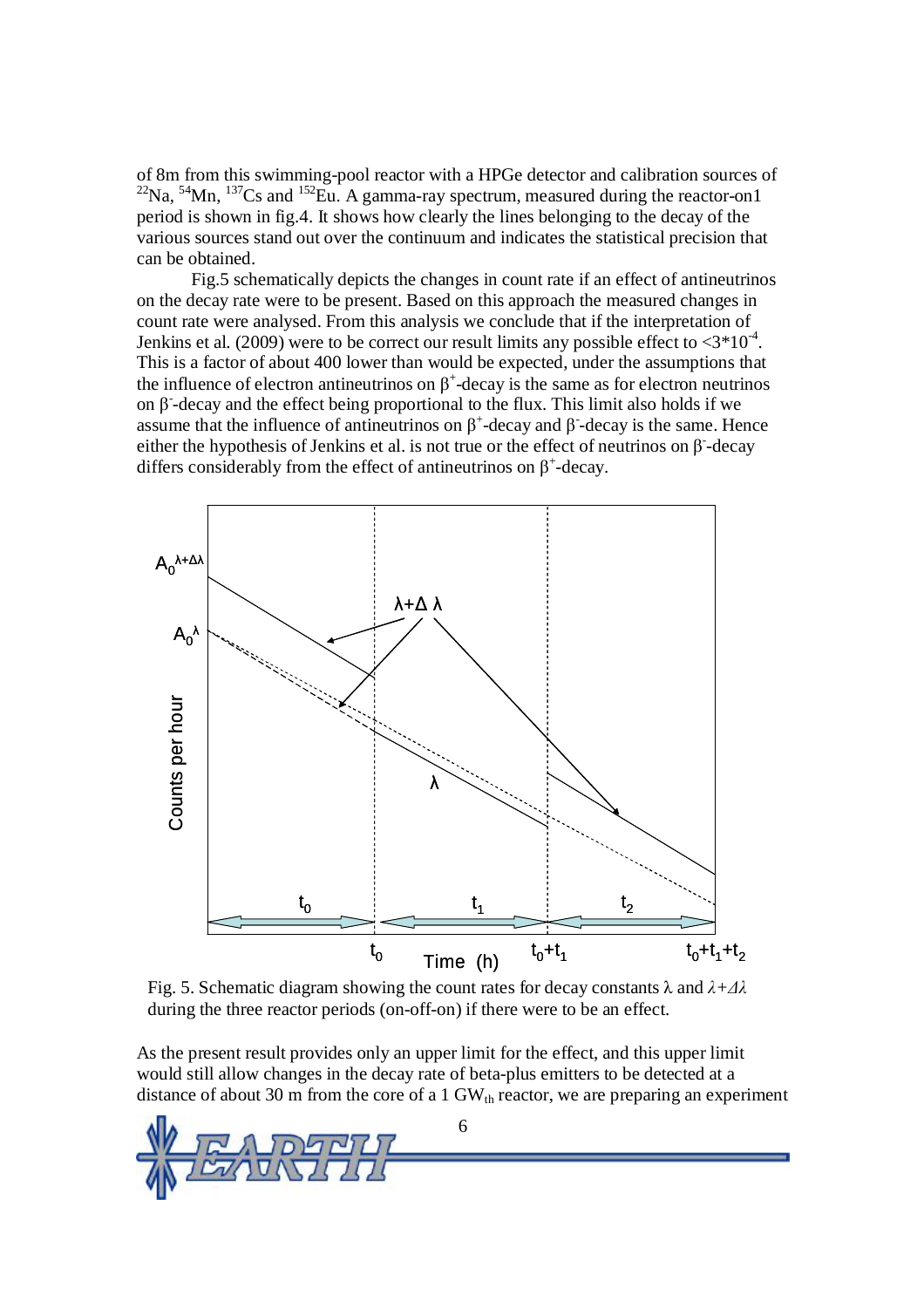at such a distance at a power reactor. At the time of writing this report, we are in contact with a number of potential reactor sites. Although we do not expect that this method will allow reactor monitoring, the present perspective can not be ruled out and hence should be investigated. A paper on the Delft experiment has been accepted for publication in Applied Radiation and Isotopes (de Meijer et al, 2011) and is available online.

### *2.4. Reactor Monitoring.*

As a follow-up of the Focused Workshop on Antineutrino Detection for Safeguards Applications held at the IAEA Headquarters, Vienna, from 28-30 October 2008, antineutrino monitoring has become a part of the Safeguards programmes of ESARDA (European SAfeguards Research and Development Association: www. ESARDA.eu) and IAEA. ESARDA called a meeting of a new Working Group on Novel Approaches/Novel Technologies held in Vienna on 28 and 29 October 2010. At this meeting various methods and approaches novel to ESARDA, meaning that they have not been applied for safeguarding, were discussed. The Working Group will act as a group of researchers that, together with the safeguarding specialists of IAEA and EURATOM, will search for technologies and approaches that may help to make safeguarding more efficient.

Following the ESARDA Working Group meeting there was the  $11<sup>th</sup>$  Symposium on Safeguards, organised by IAEA. Also at the Symposium antineutrino monitoring of nuclear power reactors was presented as a potential Safeguard by Design. At the Symposium a small ad-hoc meeting was organised between IAEA Safeguards employees and antineutrino researchers attending the Symposium. The group decided to form an adhoc Working Group that could eventually evolve into a task group and could work on the Umbrella agreement with the Member State Support programme (MSSP). The short term goal is put together a set of requirements which detectors must meet. Moreover the detectors should have a positive impact on the Safeguards needs of IAEA. From the EARTH side Ricky Smit and I will be members of the Working Group. The next meetings of the groups will be in Budapest on 21 May and Vienna on 21 September, for ESARDA NA/NT and the ad-hoc working group of IAEA, respectively.

A report on the meetings is available as EARTH Report-028.

#### **3. Neutrino Geoscience.**

## *3.1. Georeactors.*

The goal of the Stichting EARTH is to work towards a 3D-image of the radiogenic heat source of Earth by means of antineutrino tomography. Although the present detector development focuses in the short term on reactor monitoring, the long-term goal remains unchanged. On the basis of the rapidly growing geoscience literature on these topics and in the absence of any data, we are exploring the nature of the radiogenic heat sources being either natural radioactive decay, or possibly a natural georeactor.

A first step in this direction was our work to investigate the feasibility and implications of georeactors at the Earth Core-Mantel Boundary (CMB). We investigated the geoscience evidence of a hidden reservoir near the CMB and used the published data on the concentration of fissile elements in calcium perovskite to conclude that for a homogenous CMB, the concentration of U and Th would be an order of magnitude to low for igniting a georeactor and that an additional concentration by an order of magnitude

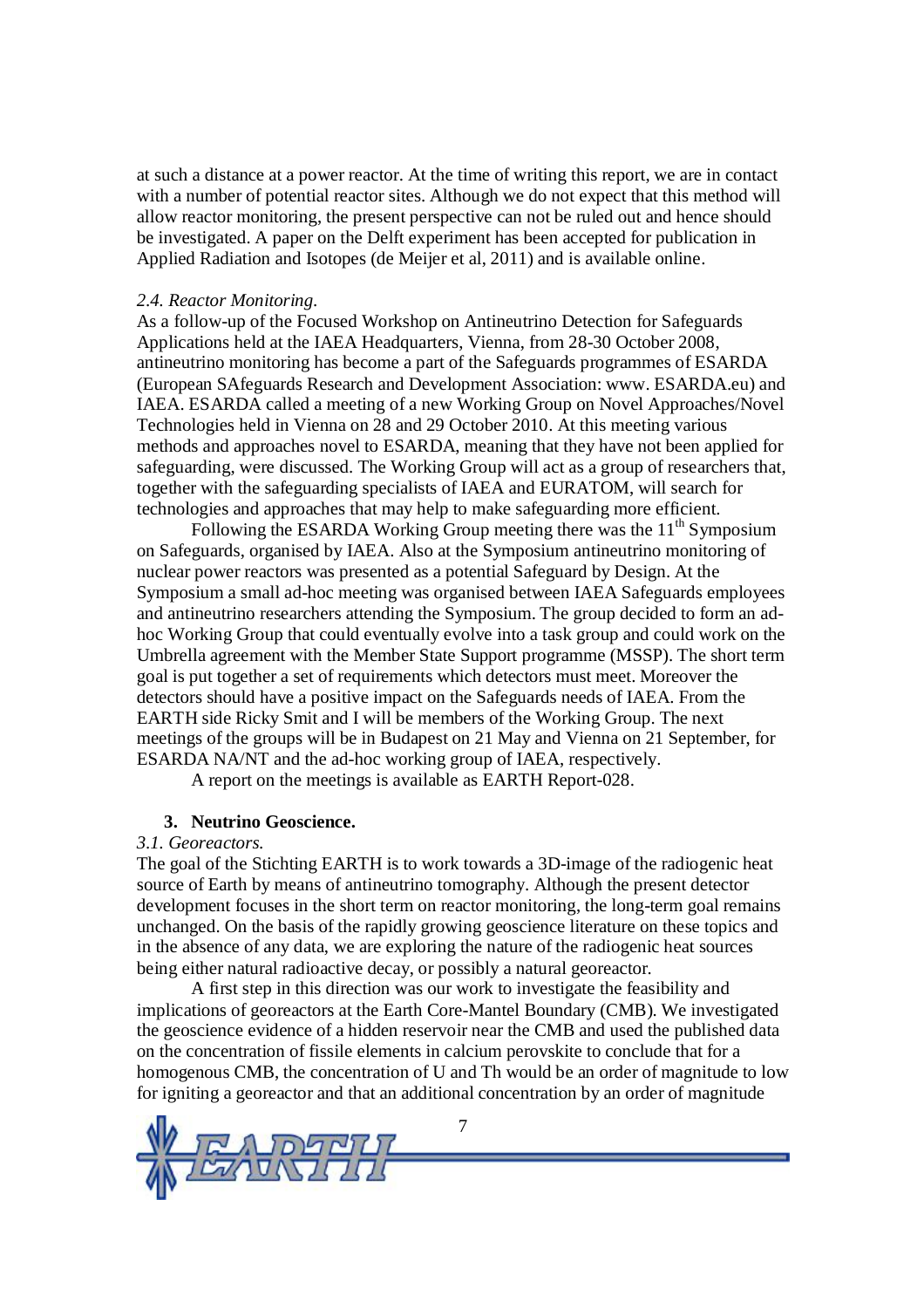would be needed for ignition. Such concentration factors are rather common in geoscience. It is therefore concluded that, based on our present knowledge of geoscience, georeactors in the CMB cannot be ruled out. Indicators for georeactors are gases coming out of Earth such as the  ${}^{3}$ He/ ${}^{4}$ He ratio and the isotopic abundances of  ${}^{129}$ Xe and  ${}^{136}$ Xe. (de Meijer and van Westrenen, 2008)

## *3.2. Moon formation.*

The commonly accepted hypothesis on the formation of Moon is at present that a rather gentle collision of Earth with a Mars-sized celestial object leads to its formation. According to numerical calculations, as a result of this collision Moon should be to 80% composed of the material of the impactor. In recent years the evidence deduced from elemental and isotopic analysis of lunar surface rocks increasingly stress the similarities between Moon and and the mantle of Earth. The composition information of Moon therefore strongly suggests that Moon originates from Earth.

One of the earliest hypothesis of the origin of Moon is by George Darwin who suggested that Moon was pulled out of Earth by Sun. Even later modifications to this model by Ringwood and Wise did not resolve the counter argument that the Earth-Moon system had insufficient energy and angular momentum.

Since the missing energy should be supplied in a relatively short time, the only process that could supply the missing energy is a nuclear "explosion". In our hypothesis this explosion is an excursion of a georeactor. Such an excursion leads to a very rapid increase in temperature in the reactor environment, resulting in some the mantle material being pushed out and eventually forming Moon. Details on the model and ways to check the hypothesis can be found in de Meijer and van Westrenen, 2010a.

## *3.3 Reactor physics.*

Wim van Westrenen and I have been approached by prof. Seifritz, a retired reactor physicist from Würlingen, Switzerland, to investigate the reactor-physics aspects of the Moon-formation hypothesis. After initial calculations based on simplified calculations indicated that an excursion of a georeactor leading to the formation of Moon, could not be ruled out, Monte Carlo simulations were started.

## *3.4 Oedipus.*

One of the objections made after we placed a preprint of our Moon-formation manuscript on the internet site ArXiv (ArXiv 1001.4243), was that we proposed a more general model for moon formation which, if true, would mean that such nuclear moons should be present at other planets in the solar system. The statement was followed by a challenge to explain why Venus, which is more or less the sister planet of Earth, does not have a moon.

We took up the challenge and started from a point in time where Venus and Earth had gone through core-mantel differentiation and assumed that Venus had a moon at that stage. We placed that moon at a distance from Venus, comparable to the Earth-Moon distance, gave it a mass comparable to the Moon, and let Venus rotate around its axis in 25 hour in a normal mode. The question posed was if the evolution of that system can explain why Venus rotates retrograde (in the opposite direction), has a surface

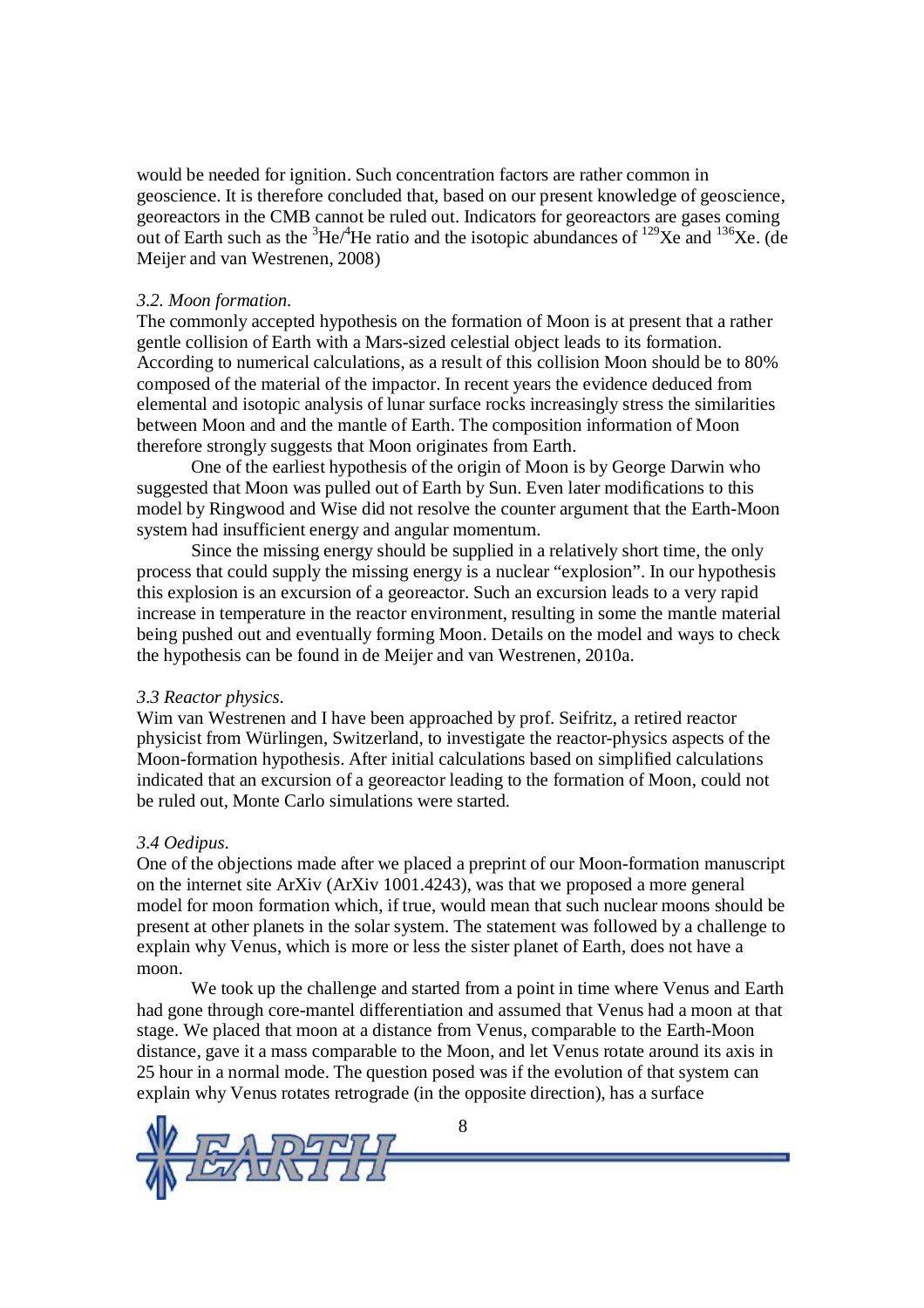temperature of 740 K, has no moon, has an atmosphere two orders of magnitude denser than the Earth's atmosphere and consisting mainly of  $CO<sub>2</sub>$ , as well as why the surface of Venus was formed about 0.5 Ga ago?

To our own surprise the answer is yes it can and is in remarkable good agreement with the present prevailing conditions. The basic calculation that leads to this result is the assumption that, similar to the case of Moon, the distance between a moon and a planet increases due to a torque created by the tidal friction. This torque transfers angular momentum from Venus to its moon we are naming Oedipus, within the condition of conservation of angular momentum of the moon-planet system. Due to the increasing planet-moon distance, the rotation of the planet slows down and decreases the total energy of the system. Fig. 6 shows the changes in the rotational energy of Venus and the total energy of the Venus-Oedipus system as function of the distance between Venus and its moon.



Fig.6 The total energy of the Venus-Oedipus system,  $E_{\text{tot}}$  and the rotation rate of Venus,  $\omega_V$ , as function of the distance,  $r_{V_O}$ , between Venus and Oedipus.

At a distance apart where the total energy of the system reaches a minimum, Venus has started to rotate in the opposite direction. The Venus-Oedipus distance cannot increase any further, as this would require an input of energy. At this distance the gravitational pull of the Sun on Oedipus is an order of magnitude larger than that from Venus. Hence the orbit becomes unstable and we assume that Oedipus impacts on Venus. The conversion of its energy into heat causes the release of volatile elements, and melting